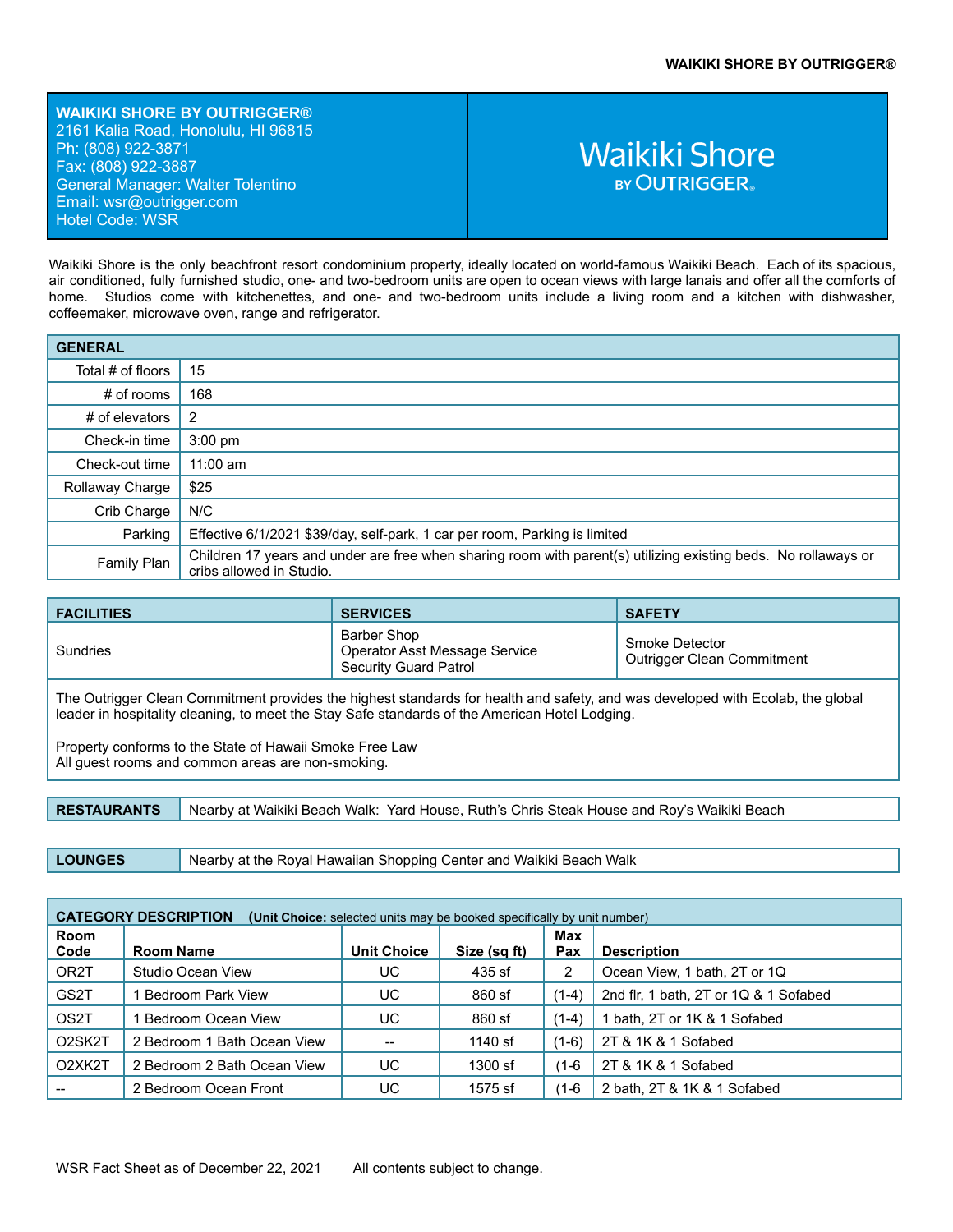| <b>Year-End Cancellation Policy</b> | Cancellations at any time or "no shows" for bookings scheduled to arrive during<br>December 22 to 31 inclusive are subject to 100% charge on entire stay.                                                                                                            |
|-------------------------------------|----------------------------------------------------------------------------------------------------------------------------------------------------------------------------------------------------------------------------------------------------------------------|
| <b>Cancellation Policy</b>          | All rates are subject to unique cancellation policies that will be transmitted through our system.<br>Guests are encouraged to review the cancellation and deposit policies when making a<br>reservation to ensure the reservation rules for each booking are clear. |
|                                     |                                                                                                                                                                                                                                                                      |

| <b>ROOM FEATURES</b>                                                                                          |                                                                                                                         |                                                                                                  |
|---------------------------------------------------------------------------------------------------------------|-------------------------------------------------------------------------------------------------------------------------|--------------------------------------------------------------------------------------------------|
| Air Conditioning<br>Alarm Clock / Radio<br>Automated Voicemail<br>Lanai<br>Cable or Pay TV (\$)<br>Coffemaker | Color TV<br>Internet Access<br>Direct-Dial Telephone (\$)<br>Hair Dryer<br>In-room safe<br>Iron / Ironing Board         | Kitchen<br>Refrigerator<br>Smoke Detector<br>Tables & Chairs<br>Tub/Shower Combo<br>Washer/Dryer |
| <b>Other Features</b>                                                                                         | Washer/dryer in all units. Dishwasher in 1 and 2 bedroom units.<br>Complimentary wireless Internet access in all rooms. |                                                                                                  |

| Minimum Night Requirement | Two (2) night minimum stay required year-round |
|---------------------------|------------------------------------------------|
|---------------------------|------------------------------------------------|

| <b>Damage Protection Charge</b> | Effective for new bookings from September 1, 2021, a \$59 Damage Protection Charge covers<br>accidental damages up to \$2,000. One time, per stay charge plus 4.712% General Excise Tax;<br>10.25% Hawaii State Transient Accommodation Tax & effective Dec 14, 2021 Honolulu County<br>Transient Accommodations Tax 3% collected. |
|---------------------------------|------------------------------------------------------------------------------------------------------------------------------------------------------------------------------------------------------------------------------------------------------------------------------------------------------------------------------------|
|                                 |                                                                                                                                                                                                                                                                                                                                    |

| <b>Mandatory Cleaning Charge</b> | All stays are subject to a Mandatory Cleaning Charge of \$229 (Studio), \$289 (1 Bdrm)<br>and \$339 (2 Bdrm) plus 4.712% General Excise Tax; 10.25% Hawaii State Transient<br>Accommodations Tax & Honolulu County Transient Accommodations Tax 3%. All |
|----------------------------------|---------------------------------------------------------------------------------------------------------------------------------------------------------------------------------------------------------------------------------------------------------|
|                                  | charges and taxes subject to change.                                                                                                                                                                                                                    |

| <b>Accepted Credit Cards</b> |
|------------------------------|
| <b>American Express</b>      |
| Mastercard                   |
| Visa                         |
| BC Korean Cc                 |
| China Union Pay              |
| Diners Club                  |
| Discover Card                |
| .ICB                         |

| <b>GDS</b> |            |
|------------|------------|
| Galileo    | A6555      |
| Worldspan  | <b>WSR</b> |
| Sabre      | 222702     |